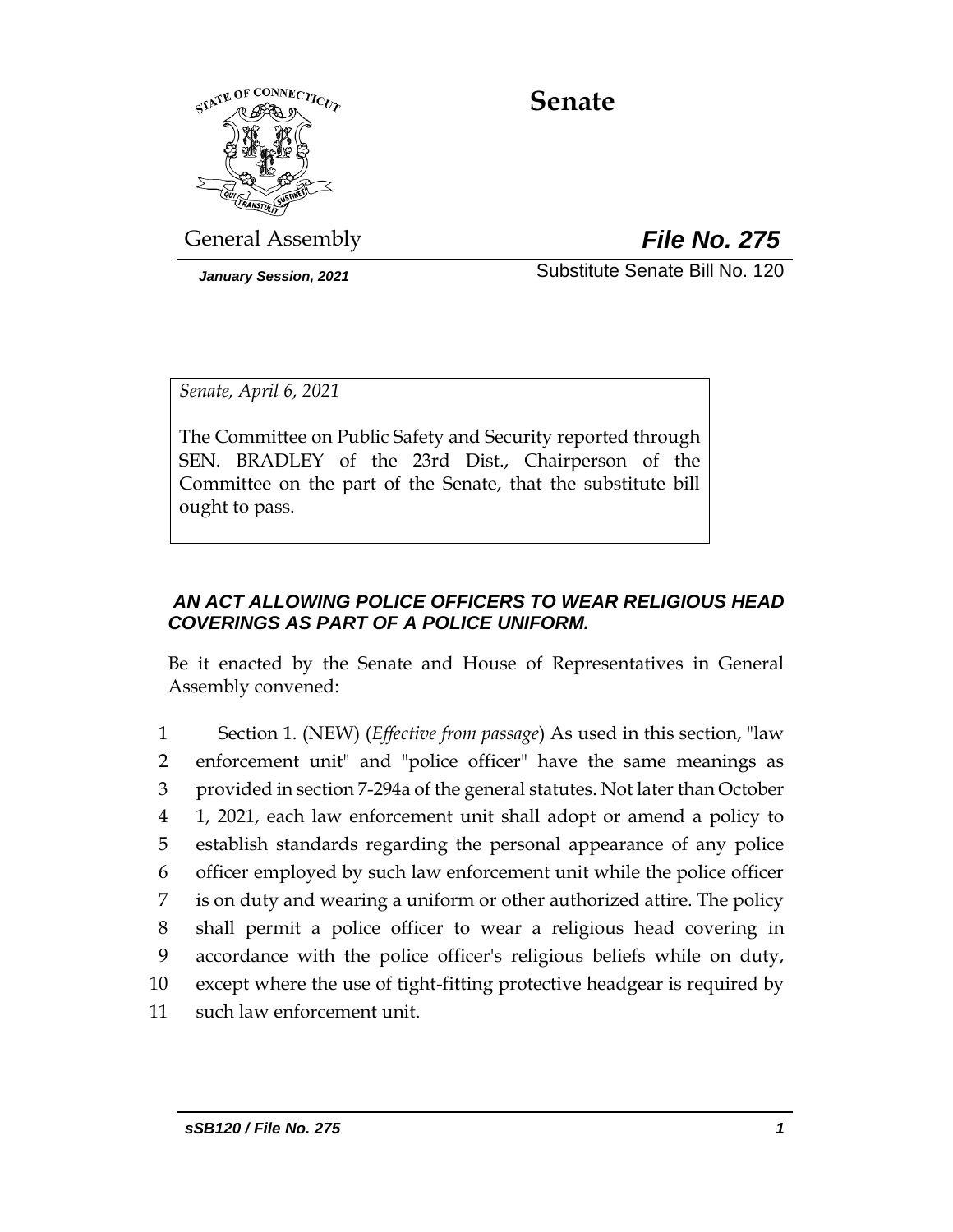This act shall take effect as follows and shall amend the following sections:

| Section 1 | trom passage | New section |
|-----------|--------------|-------------|
|           |              |             |

## *Statement of Legislative Commissioners:*

In Section 1, the first sentence was added for clarity.

*PS Joint Favorable Subst. -LCO*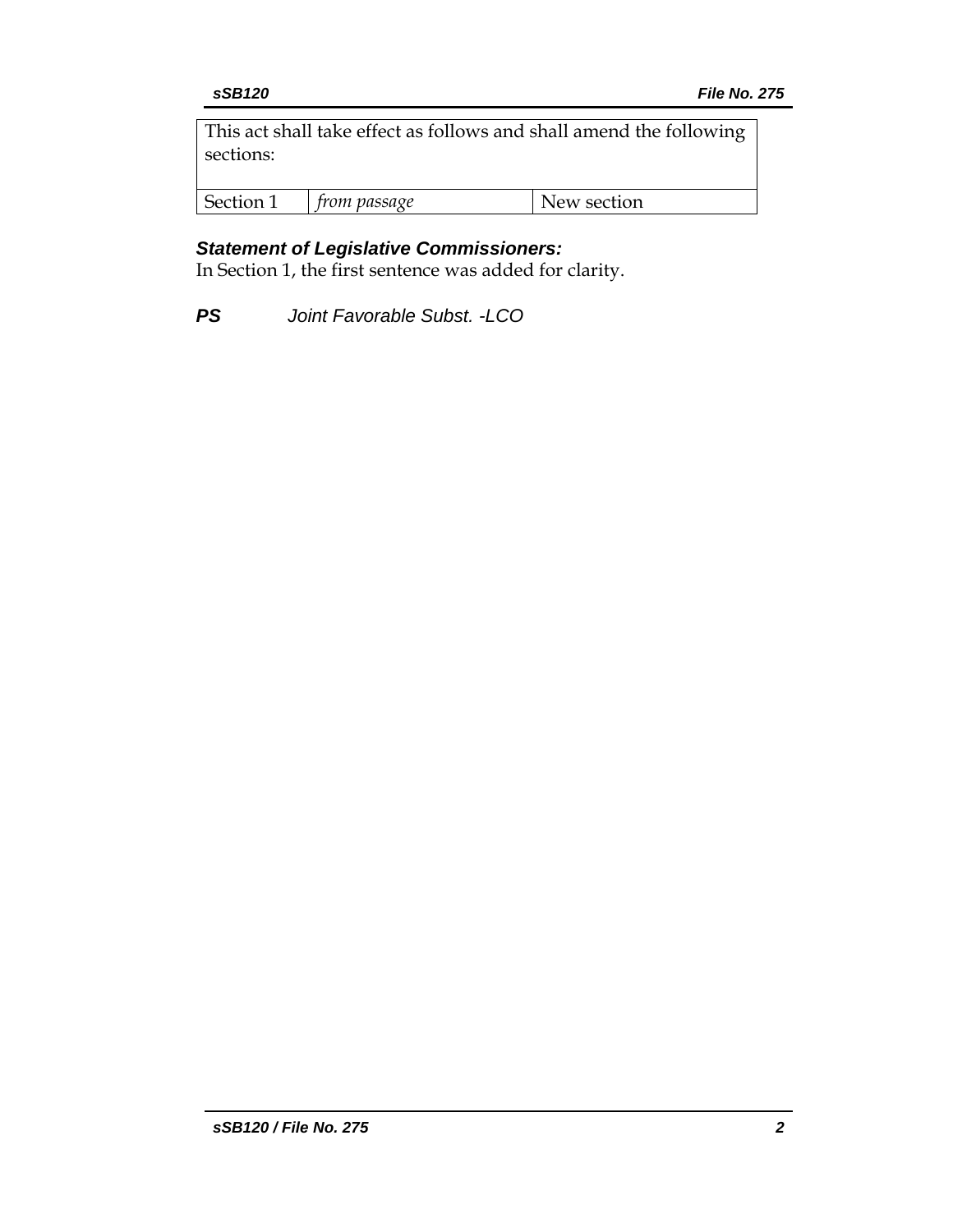*The following Fiscal Impact Statement and Bill Analysis are prepared for the benefit of the members of the General Assembly, solely for purposes of information, summarization and explanation and do not represent the intent of the General Assembly or either chamber thereof for any purpose. In general, fiscal impacts are based upon a variety of informational sources, including the analyst's professional knowledge. Whenever applicable, agency data is consulted as part of the analysis, however final products do not necessarily reflect an assessment from any specific department.*

## *OFA Fiscal Note*

*State Impact:* None

*Municipal Impact:* None

#### *Explanation*

The bill allows police officers to wear religious head coverings as part of a police uniform resulting in no fiscal impact to the state.

#### *The Out Years*

*State Impact:* None

*Municipal Impact:* None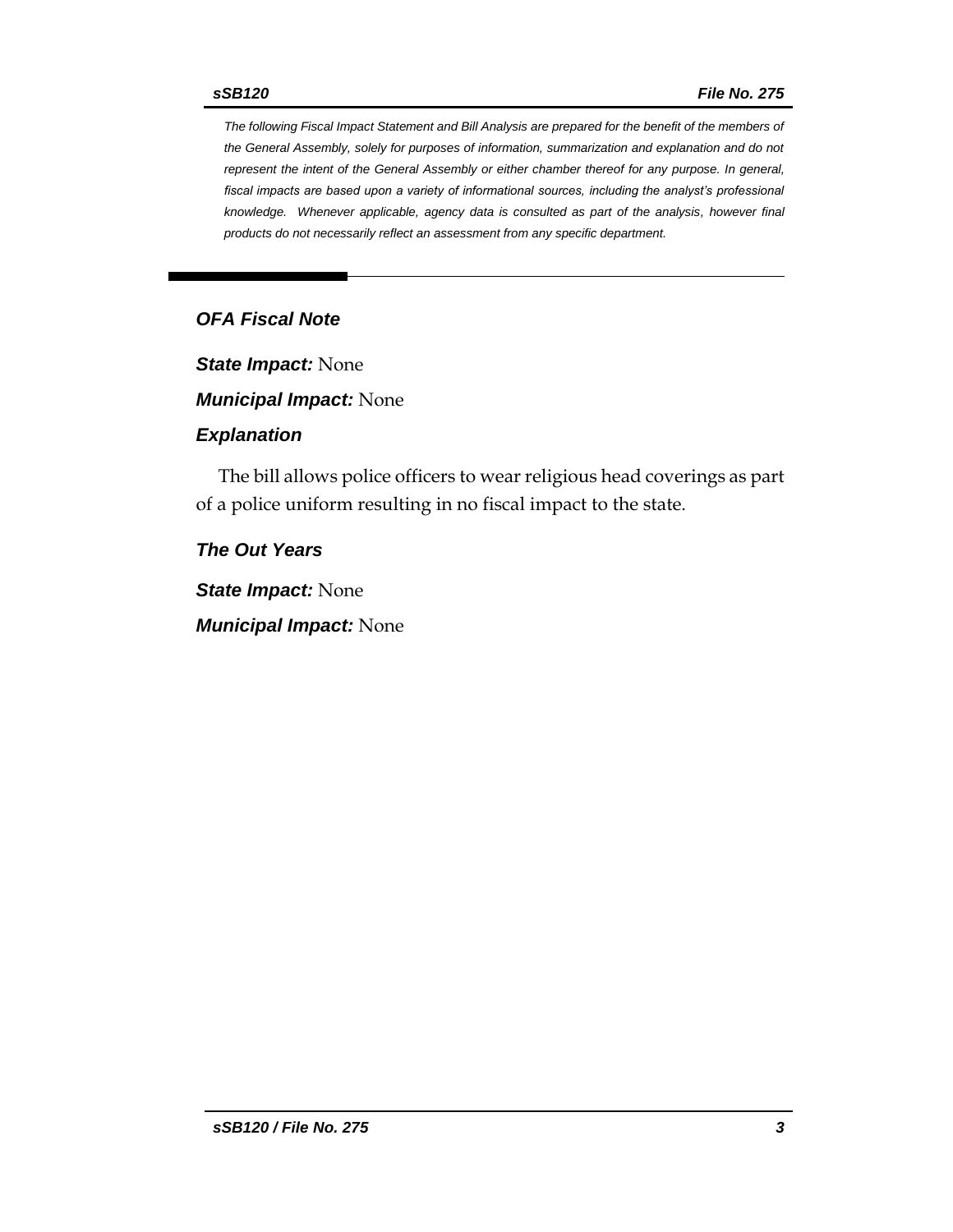## **OLR Bill Analysis sSB 120**

### *AN ACT ALLOWING POLICE OFFICERS TO WEAR RELIGIOUS HEAD COVERINGS AS PART OF A POLICE UNIFORM.*

#### **SUMMARY**

This bill requires law enforcement units to allow their police officers, while on duty, to wear religious head coverings that correspond to the officers' religious beliefs, except where the units require their officers to use tight-fitting protective headgear.

Specifically, the bill requires each unit, by October 1, 2021, to adopt or amend a policy to (1) establish standards for the personal appearance of its officers while they are on duty and wearing a uniform or other authorized attire and (2) allow the religious head coverings as provided above.

By law and under the bill, a "law enforcement unit" is any state or municipal agency or department (or tribal agency or department created and governed under a memorandum of agreement) whose primary functions include enforcing criminal or traffic laws; preserving public order; protecting life and property; or preventing, detecting, or investigating crime. "Police officers" are sworn members of an organized local police department or the State Police; appointed constables who perform criminal law enforcement duties; special police officers appointed under law (e.g., those appointed to investigate public assistance fraud); or any members of a law enforcement unit who perform police duties (CGS § 7-294a).

EFFECTIVE DATE: Upon passage

#### **COMMITTEE ACTION**

Public Safety and Security Committee

Joint Favorable